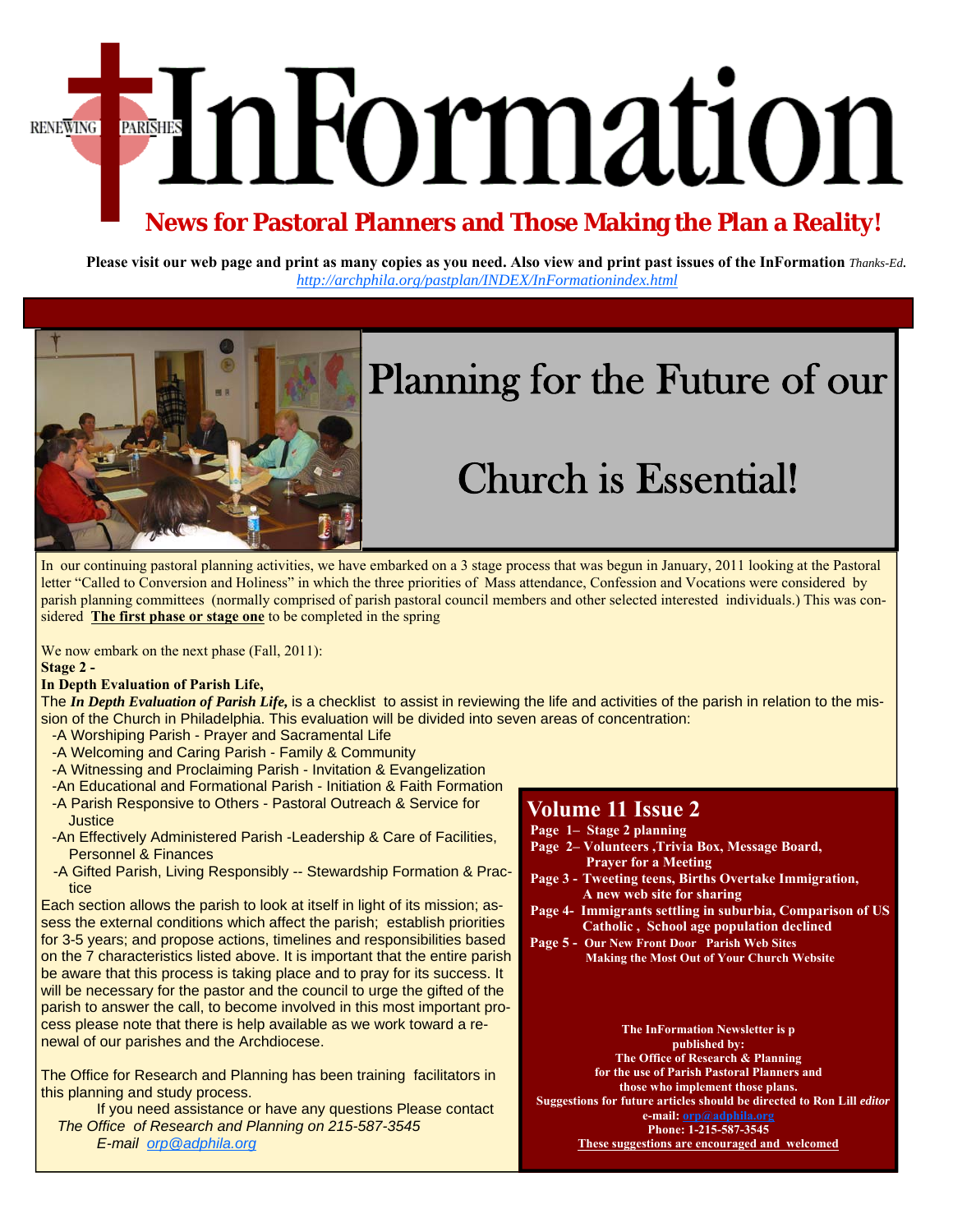







**A prayer before going to a meeting** 

### **A Prayer of John Henry Cardinal Newman**

*God has created me to do Him some definite service. He has committed some work to me which He has not committed to another. I have my mission, I may never know it in this life, but I shall be told it in the next.* 

 *I am a link in a chain, a bond of connection between persons. He has not created me for naught. I shall do good - I shall be an angel of peace, a preacher of truth in my own place while not intending it, if I do but keep his commandments.* 

 *Therefore I will trust Him. Whatever I am, I can never be thrown away. If I am in sickness, my sickness may serve Him; in perplexity, my perplexity may serve Him; if I am in sorrow, my sorrow may serve Him.* 

 *He does nothing in vain. He knows what He is about; He may take away my friends. He may throw me among strangers. He may make me feel desolate, make my spirits sink, hide my future from me - still He knows what He is about!*

**Amen** 



Follow the Pope's Newsletter [Go to: http://www.romereports.com](http://www.romereports.com/palio/index.php?newlang=english) 





You might recognize Marti and her byline (from the Bookshelf) I would like to thank Marti for her good work with Parish Pastoral councils. She has contributed to the InFormation newsletter and has worked many hours with training Facilitators. Marti is a resource person herself and will continue to help us as a facilitator. Please join me in wishing Marti all of God's best and a well done, as she leaves the roll of Coordinator, Parish Pastoral Councils. *Ron Lill Editor* 



Please join me in wishing God's blessings on Sr. Louise Alff! Sister has been a great resource to our parishes and has launched many Evangelizing programs in the archdiocese. Sister Louise has also contributed to our

InFormation newsletter. We all Thank Sister and wish her God's best. You will be missed. *Ron Lill Editor* 

The Philadelphia Archdiocesan Office for Research and Planning is among the 13% of online Americans on Twitter. Get all our latest research and numbers by following http://twitter.com/PhillyCatholic



## **Trivia Box**

(see answer on page 4)

*How Many Parishioners are in an average Parish in the Philadelphia Archdiocese* 



**Has your parish or pastoral planning area entered into a planning Process?** 

**Do you need a professional Facilitator? The office of Research and Planning maintains a list of trained and experienced Resource people. Contact us at:** *The Archdiocese of Philadelphia 222 n. 17th Street Rm.216 Phila. Pa 19103*  **Phone** *215-587-3545* **E-mail orp@adphila.org**

**Ron Lill, editor**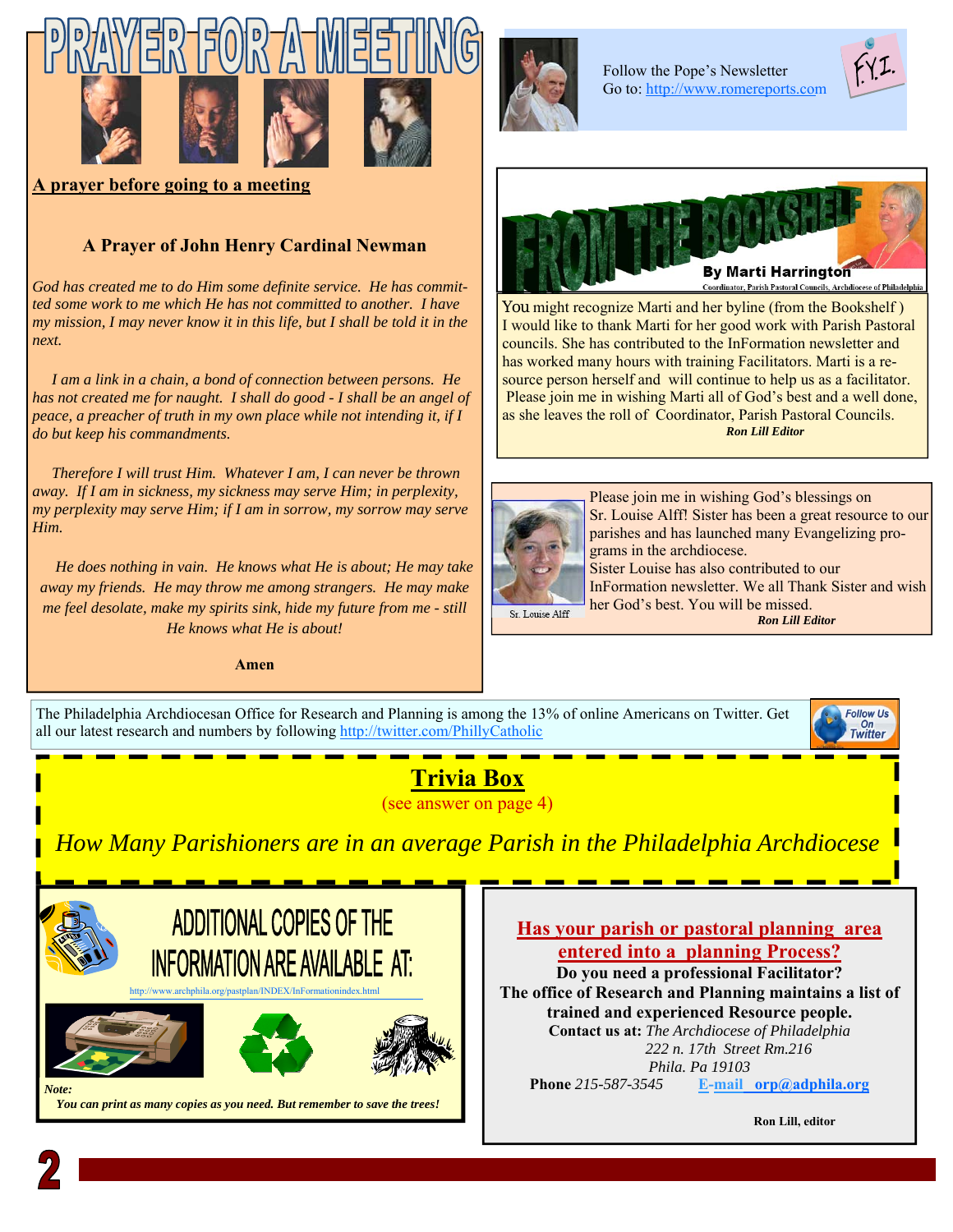

## **Tweeting teens leave old-School Email Behind**

Text me. Tweet me. Poke me on Facebook. But forget Gmail. As Millennials grow more connected via social networks and cellphones, old-school email is rapidly losing ground.

•In 2010, time spent on computer-based email plummeted 48% among 12- to 17-year-olds, according to a comScore survey (*New York Times*, 21 December 2010).

•Email usage also dipped 10% or more for every age group under 55, as older siblings and 'rents discovered the joys of Facebook.

 •The silver-haired lining for Hotmail? Great grands emailed in record numbers in 2010, with usage spiking 17% for the 65-and-over set.

### **WHAT THIS MEANS FOR THE PARISH**

• With the whole world in the palm of their hand, kids have scant use for dinosaur desktops. Sure, they could use their phones to log on to email, but why bother? It's so much faster to tweet a group of friends or just reach out and poke someone. Parishes, especially youth ministers, DRE's and school leaders need to be comfortable in communicating this way with this age group.

Don't cry for Gmail just yet. Most poke-happy tweeters will eventually migrate to the workplace, where formal email remains the communication mode of choice. Parishes need

to use this form of communication with parents and young adults in the workplace.

**To read more http://bit.ly/fRQF5a**

**Note the Archdiocese has developed a child protection policy for social networks** 

**[go to: http://archphila.org/protection/pdf/AddendumtoStandards.pdf](http://archphila.org/protection/pdf/AddendumtoStandards.pdf)** 

## **The Mexican-American Boom: Births Overtake Immigration**

Jul 14, 2011

Births have overtaken immigration as the main driver of the dynamic growth in the U.S. Hispanic population. This new trend is especially evident among the largest of all Hispanic groups -- Mexican-Americans, according to a new analysis of U.S. Census Bureau data by the Pew Hispanic Center, a project of the Pew Research Center. In the decade from 2000 to 2010, the Mexican-American population grew by 7.2 million as a result of births and 4.2 million as a result of new immigrant arrivals. This is a change from the previous two decades when the number of new immigrants either matched or exceeded the number of births.

The current surge in births among Mexican-Americans is largely attributable to the immigration wave that has brought more than 10 million immigrants to the United States from Mexico since 1970. Between 2006 and 2010 alone, more than half (53%) of all Mexican-American births were to Mexican immigrant parents. As a group, these immigrants are more likely than U.S.-born Americans to be in their prime child-bearing years. They also have much higher fertility.

Source: Pew Hispanic Center a project [of the Pew Research Center](http://www.pewhispanic.org/) 

## **A new web site for sharing**

**NeighborGoods is built on the model of collaboraƟve consumpƟon that has taken off in**  thrift-driven times. But this goes beyond sav**ing bucks à la Groupon. This actually introduces you to real live neighbors.** 

**Borrow a wheelbarrow. Lend a bike. Think of NeighborGoods as the Craigslist of lending and sharing sites, the first to go naƟonwide. It's working to crack the model of building criƟcal mass within neighborhoods (which no one has done yet). Features like an identityverificaƟon system and lending-level privacy (so, for example, only close friends can see that your prized kayak is up for sharing) add a dose of control to the experience.** 

**How can we use this information?** 

**Sharing circles and networks are a way of saving money and building community. Can't get that as a consumer at your local discount store.** 

**Getting to know other parishioners and neighbors may be foreign to Boomers, but Xers and Millennials are known for their more social ways.** 

**hƩp://www.neighborgoods.net/**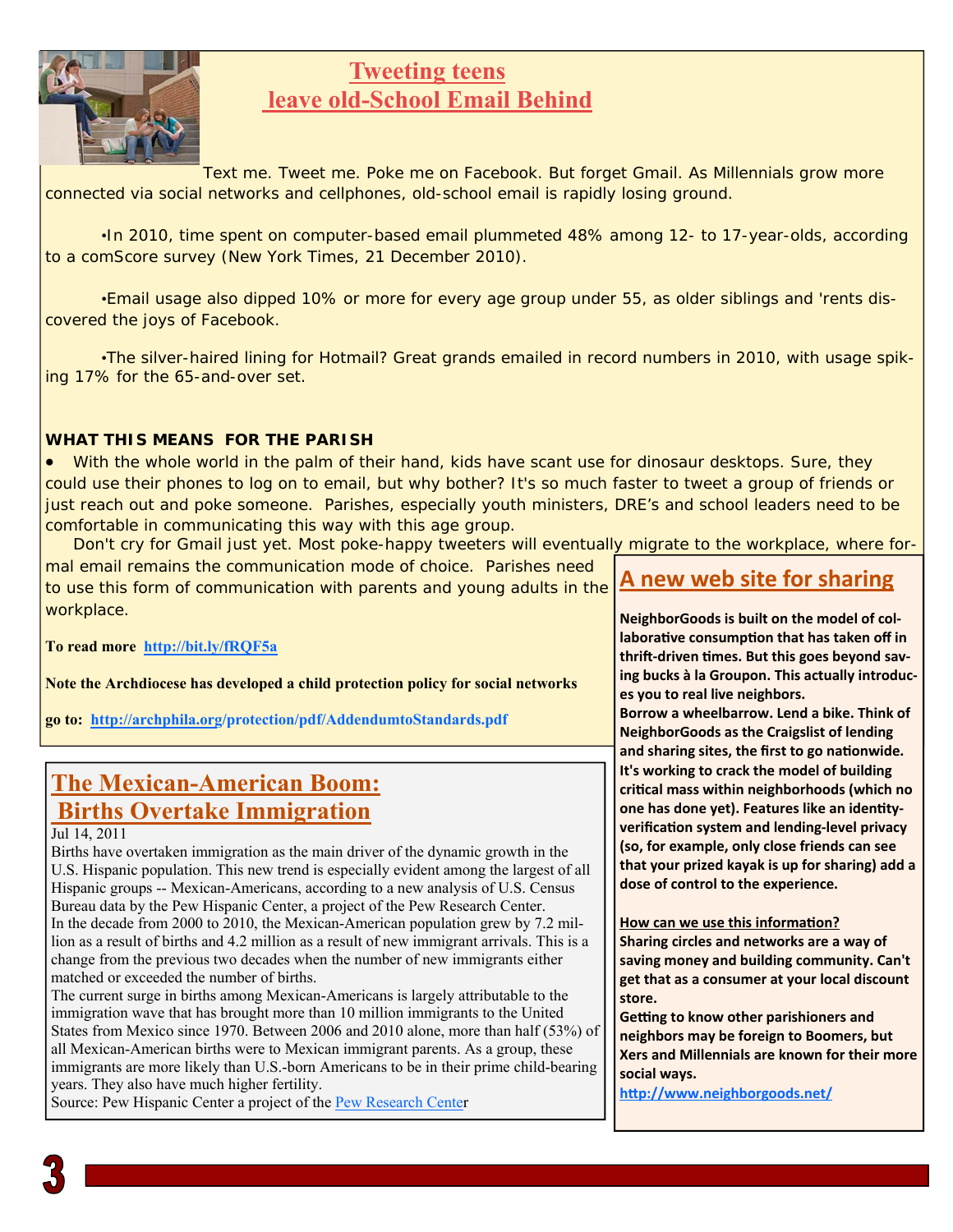## **More immigrants settling in suburbia**

### **WHAT'S HAPPENING**

• Data released by the U.S. Census Bureau's American Community Survey shows greater numbers of immigrants settling in small towns and suburbs rather than cities where they typically settled when first immigrating to the U.S.; Los Angeles, for example, showed very little immigrant growth over the last ten years (NYTimes.com, 14 December 2010).

• Immigrant populations rose above 60% in areas where immigrants comprised less than 5% of the population in 2000.

• Latinos accounted for about 4.5 million of the 13.3 million new residents in the suburbs between 2005 and 2009; African Americans accounted for 2.5 million; and Asian Americans 2 million.

What's drawing immigrants to the suburbs? Jobs in industries such

as construction and food.

### **WHAT THIS MEANS TO PARISHES**

Suburban parishes need to be attentive to the new populations in their area and reach out to them. Parishes with bilingual staff and who are sensitive to the cultural differences and needs that people new to the U.S. bring will have an advantage

The fanning out of immigrants across the nation reflects their mobility in the workforce as well. They are in a range of work situations

The data shows the ethnic makeup of a rapidly changing America, and of a young population that is more diverse than that of older generations.

## **Comparison of US Catholic parishes to those in the Archdiocese of Philadelphia**

 In just 10 years U.S. Catholic parishes have become considerably bigger and more diverse, the Center for Applied Research in the Apostolate reported as part of a major new study on Catholic parish life.

In 2000, just one-quarter of the nation's parishes had more than 1,200 registered households. By 2010 that had grown to one-third. At the lower end, parishes with fewer than 200 registered households dropped from one-fourth of the nation's total in 2000 to barely more than one in seven a decade later (24 percent to 15 percent).

The overall average size of parishes grew 36 percent, from 855 households in 2000 to 1,167 in 2010.

In the Archdiocese of Philadelphia 149 of 266 parishes (56%) have more than 1200 households and only 5 parishes(2%) have less than 200 households. One of these small parishes is also a campus parish with a large transient student population that is not normally counted in the number of registered households. The average size of parishes in Philadelphia is 1,518 households .

[Center for Applied Research in the Apostolate w](http://cara.georgetown.edu/)hich is based at Georgetown University in Washington, reported its findings in the winter issue of its quarterly newsletter, of The Center for Applied Research in the Apostolate (CARA) Report.

Mary Gautier, editor of The Center for Applied Research in the Apostolate, (CARA) said the average size of a U.S. Catholic household is the same as the national average, 2.6 persons per household. So a parish of 1, 167 registered households would have about 3,000 registered members.

In the Archdiocese of Philadelphia the average reported registered population is 4,610 creating an average household size of 2.8, slightly larger than the national average. Registered population ranges from 18,666 to 149.

### **Pennsylvania's school age population declined**

[just recently released.2010 Census Summary File 1 release.](http://2010.census.gov/news/press-kits/summary-file-1.html) 

The school age populatio n (children age 5 to 18) declined over the past 10 y ears, shrinking al most 5 percent fro m 2,367,358 in 2000 t o 2, 251,781 in 2010. The infa nt and toddler group (under age 3 ) increased ju st 1.0 percent during the decade and the preschool popul ation (age 3 and 4) declined by nearly 1.0 percent.

According to the **2010 Census Summary File 1** for Pennsylvania The Archdiocesan website contains st atistics deriv ed fro m the 2010 Census questionnaire for parishes and Pastoral Planning Are as. Reports include changes in the Hispanic origin, race. The share of the population that is Catholic and the age of the pop ulation. This information can be found in Census Reports  $#1, #2,$  and  $#3$  on the parish pages of the archdiocesan web s ites and on the pastoral planning pages Click on :

http://archphila.org/pastplan/INDEX/MandR\_index.html

### **Trivia Box**  *There are 4,610 Parishioners in an average Parish in the Philadelphia Archdiocese*